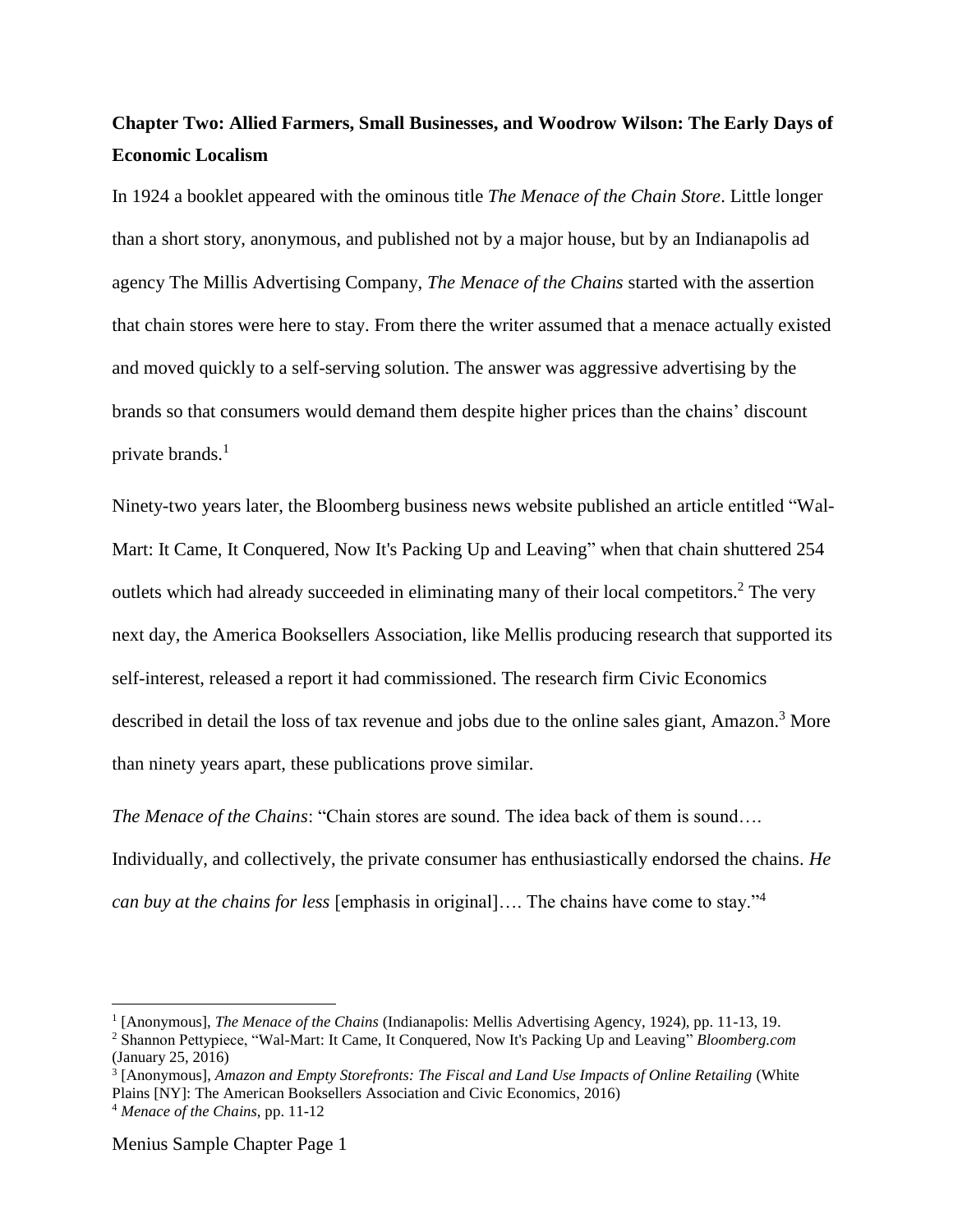*Amazon and Empty Storefronts*: "This study should not be read as tilting at the vast windmill that is Amazon. As with the big box stores that preceded it, individuals and communities are likely prepared to accept tradeoffs for the convenience that Amazon offers."<sup>5</sup>

"Wal-Mart: It Came, It Conquered:" "[T]he store immediately saw sales fall by 30 percent once Wal-Mart opened in May 2014. Whenever her store cut prices, Wal-Mart would reduce its price even more."<sup>6</sup>

*The Menace of the Chains*: "Individually, and collectively, the private consumer has enthusiastically endorsed the chains…. Chain stores enjoy low prices because they buy so much. *And they buy direct*."<sup>7</sup>

The timing for publication of *The Menace of the Chains* was not random. 1923 had witnessed the first legislative effort to thwart the chain stores. During 1924 American retailing began to experience fundamental, perhaps even revolutionary change, that would consume the next three years. Chain store historian Godfrey Montague Lebhar posited that 1920 to 1925 shaped the development of chains more than their entire preceding history. Eric Levinson, author of a detailed history of A&P, identified 1925 as the starting date for "the modern consumer society," citing Sears entry into chain store business and John Hartford's shake up of A&P's methodology.<sup>8</sup> Those shifts take up most of the next chapter; this section deals with how the antichain store movement evolved to that point. The need to gain traction with a public embracing low prices, in fact, inspired the publication of *The Menace of the Chains*. In 1924 the Chain Store Movement consisted mostly of those whose businesses faced threats from the chains. They

<sup>5</sup> *Amazon and Empty Storefronts* p. 23

<sup>&</sup>lt;sup>6</sup> Pettypiece

<sup>7</sup> *Menace of the chains*, p. 11

<sup>8</sup> Godfrey Montague Lebhar, *Chain Stores in America, 1859-1950* (London: Forgotten Books, 2013 reprint), p. 20; Eric Levinson, *The Great A&P and the Struggle for Small Business in America* (New York: Hill and Wang, 2011), pp. 96, 113.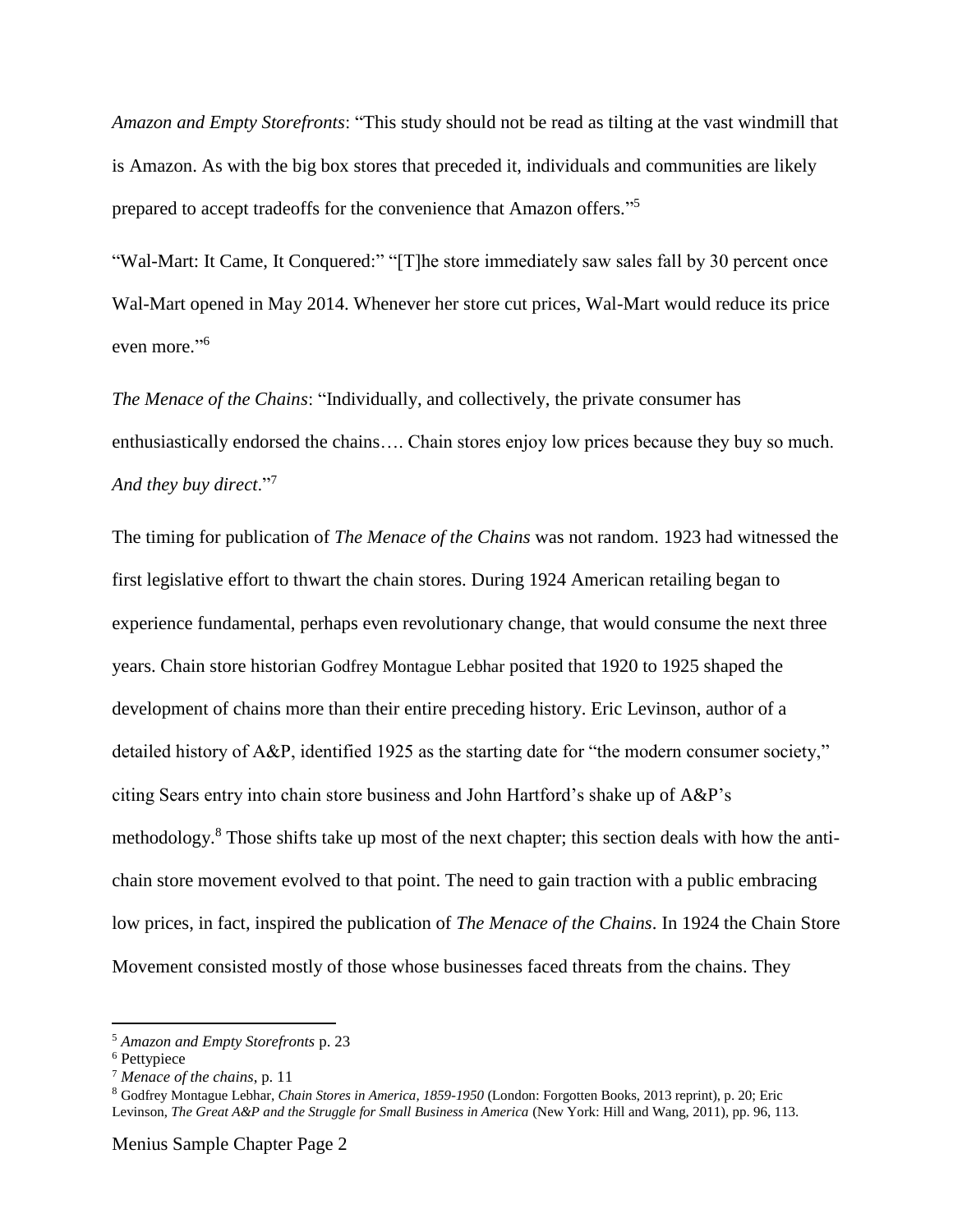needed, therefore, to recruit average people to a movement that was against their own financial interests by creating a menace.<sup>9</sup>

The development of the chain stores can be traced in North America to the Hudson Bay Company in 1670, the pre-revolutionary Scottish tobacco factor stores in colonies, and the 1859 birth of A&P in the United States. Similarly, the Anti-Chain Store Movement did not appear out of thin air. 10

The opposition to the chains ramped up during a period of rapid commercial and industrial transformation. Although different in several ways, the Anti-Chain Store Movement of the 1920s and early 1930s provides the clearest antecedent to 21st Century localism. The roots of the movement can be traced back as far as The Farmers' Alliance in the 1880s, subsequent campaigns against catalog retailers and department stores, and the issues of the three-way 1912 presidential election. Its aftereffects stretched all the way to the Small Business Administration being made permanent in 1958.

#### *The Farmers' Alliance and Co-Operative Stores*

The boom and bust cycles of the 1880's, particularly the decline in farm values, provided the impetus for The Farmers' Alliance, forerunner of the Populist Party and successor to a number of ephemeral organizations for rural and working people. Unlike later efforts against the chains, the Alliance began as a genuine grassroots movement reaching 1,000,000 members after merging with the more radical Agricultural Wheel in 1888. The Alliance aimed to achieve economic and political power, even promulgating a plank. Besides some goals that addressed federal land

<sup>9</sup> Rowland Berthoff, "Independence and Enterprise: Small Business in the American Dream," in Stuart W. Bruchey, ed., *Small Business in American Life* (New York: Columbia University Press, 1980) p. 36.

 $10$  Lebhar, pp. 47-49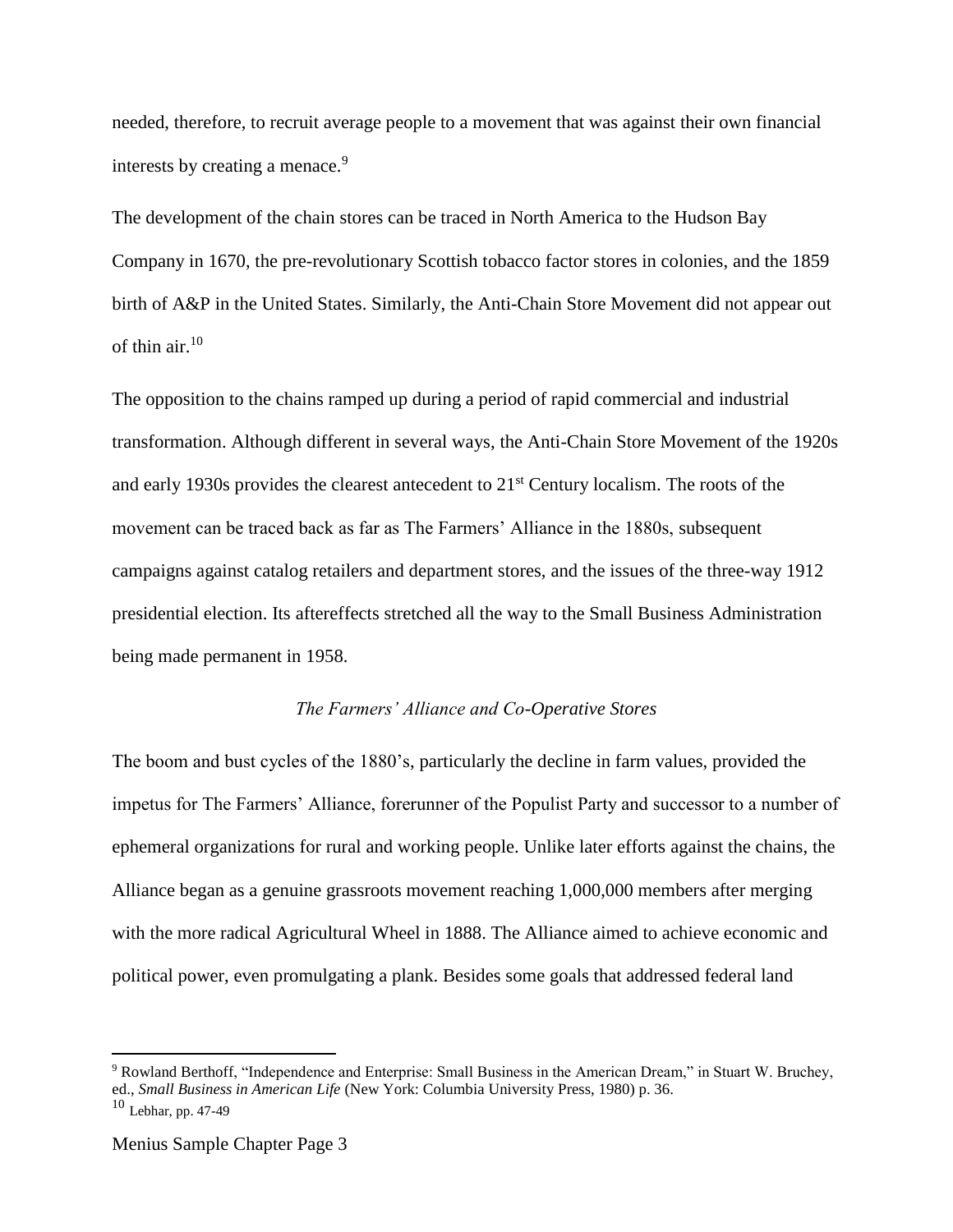management and call for a national conference of labor and farmer organization, the plank contained four specific policies. First, federal recognition of all groups organized to improve the economic state of working persons; Second, establishment of a Bureau of Labor; Third, paying all workers with hard money rather than company script; and fourth, elimination of convict leasing. $11$ 

To achieve the economic freedom, the Farmers' Alliance established co-operative stores to free themselves from the cycle of constant debt to bankers and merchants. This direct assault on the existing economic system distinguishes the Alliance from the anti-chain effort and its antecedents which desired to defend the status quo or even roll it back in time. Like the Knights of Labor established co-op stores, Farmers' Alliance stores co-ops experienced a roughly fouryear lifespan, 1888 to 1892. The co-ops enjoyed some measure of success during 1888 and 1889. Afterwards, however, the diminution of enthusiasm, the resistance of bankers and country store operators, and discovery that these outlets benefited affluent farm owners more than the ordinary members, caused most to fold even though the populists peaked in political power at the same time. Here the Farmers' Alliance exhibits a similarity to the later unsuccessful movements in failing due to unexpected and often undesired outcomes.<sup>12</sup> Nonetheless, the co-op grocery stores and farmers' markets would become essential features of the slow and local food components of localism a century later.

For all the farmers' efforts, three large scale retail forms developed during the postbellum decades: mail order vendors, department stores, and chain stores. Together the effect of this

Menius Sample Chapter Page 4

<sup>11</sup> The latter remained an issue in 2016. Donna A. Barnes, *Farmers in Revolt: The Rise and Fall of the Southern Farmers Alliance and the People's Party in Texas*, (Austin: University of Texas, 1984), p. 73.

<sup>&</sup>lt;sup>12</sup> At least one Farmers' Alliance Store remains open and operating in Siler City, North Carolina. Edward Cummings, "Co-operative Stores in the United States," *The Quarterly Journal of Econom*ics, Vol. 11 N. 3 (April 1897), p. 268; Bailey, 11-12; Robert C. McMath, "Another Look at the 'Hard Side' of Populism," *Reviews in American History* Vol. 36 n. 2 (June 2008); Barnes, pp. 57-59.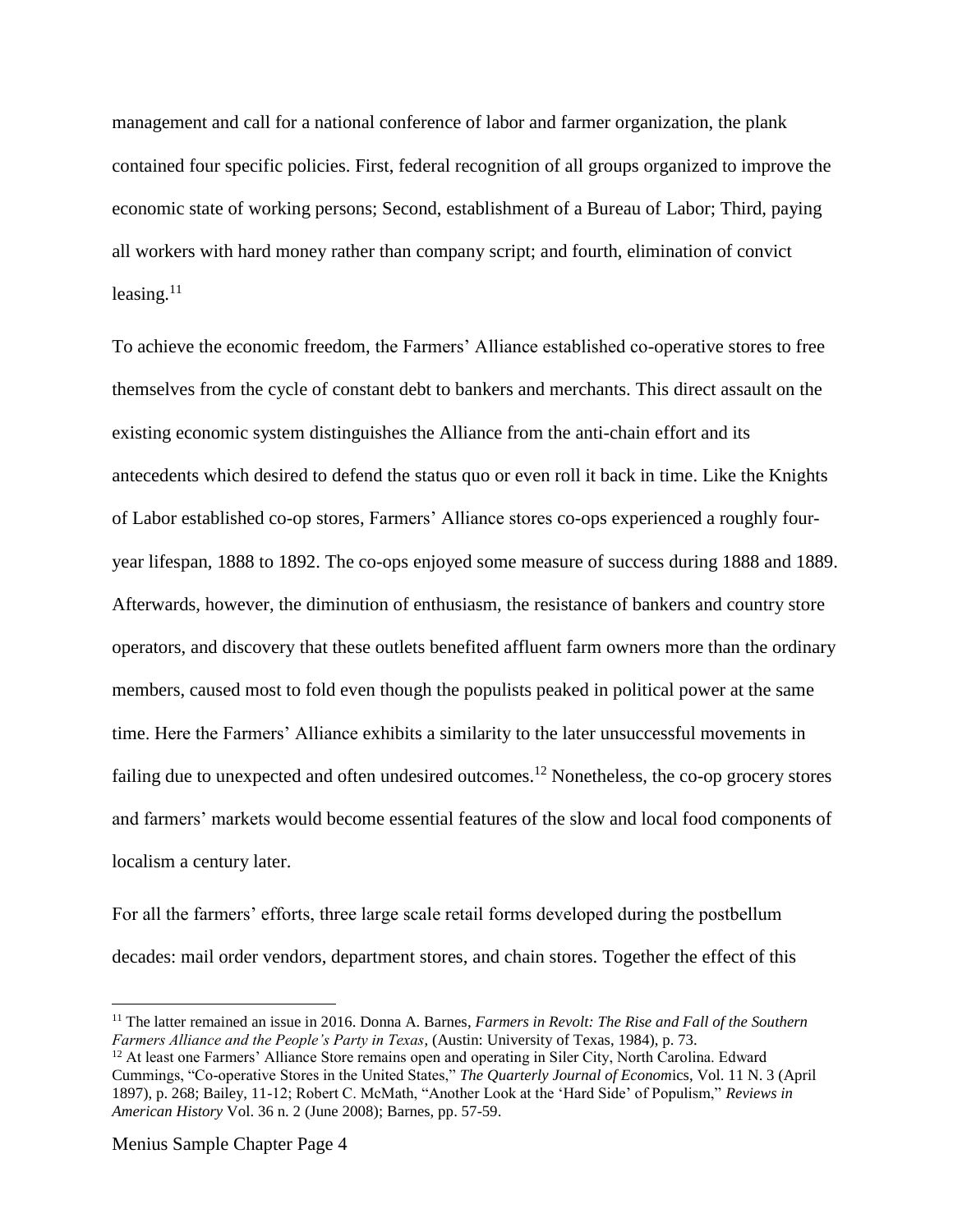growth those retailers, created a consumer culture of "money back, if not satisfied." The combined effect created a sense of entitlement of all to an "American standard of living." Those who felt threatened by the change fought each new form in turn. At the same time, as citizens consumed more the chances for class warfare decreased<sup>13</sup>

#### *The Campaign Against Mail Order Sales*

The two Chicago based mail order catalog companies, Sear and Roebuck and Montgomery Wars dominated sales of items not available locally to rural areas and small towns. Over five decades they damaged sales at the country stores, despite the attempts by the latter to expand their offerings and receive new goods more rapidly, by train. The rural merchants also fought back with largely symbolic acts such as burning piles of Wards' "wish books."<sup>14</sup>

Sears began in 1886, fourteen years after Wards. Neither focused on brick-and-mortar outlets until the massive growth of chain stores after 1915. Sears opened its initial store in Chicago in 1925. Four years later, there were 319. Another two years and the stores accounted for 53.4% of Sears' sales, passing the iconic catalog or "farmers' friend, first printed in 1896.<sup>15</sup> Julius Rosenwald, remembered today for his educational philanthropy, joined Sears in 1895. There he established the basic principles which would guide not only the catalog industry, but shape the success of the chains. Although the maxims of the "Rosenwald Creed" seem obvious now, they changed retail at the time. They were: "1) Sell for less by buying for less, but maintain the

<sup>&</sup>lt;sup>13</sup> Stanley C. Hollander, "The Effects of Industrial on Small Retailing in the United States in the Twentieth Century," in Bruchey, ed., p. 213; Lebhar, p. 113; Frederick John Harper, "The Anti-Chain Store Movement in the United States, 1927-1940," (PhD. dissertation, The University of Warwick, July 1981), p. 22; Meg Jacobs, "State of the Field: The Politics of Consumption," *Reviews in American History* Vol. 39, No. 3 (September 2011), pp. 563, 569.

<sup>14</sup> Mansel G. Blackford, *A History of Small Business in America* (Chapel Hill: UNC Press, 2003) pp. 65-66; "Direct Marketing Started as Monkey Business," *AMI Direct Marketing* [\(http://ami-results.com\)](http://ami-results.com/), retrieved on January 31, 2016.

<sup>15</sup> Lebhar, pp. 39-42; Beth Martens, "Sears, Roebuck and Co. and its Effect on Retailing in America," *Illinois History* (April 2000), pp. 51-53.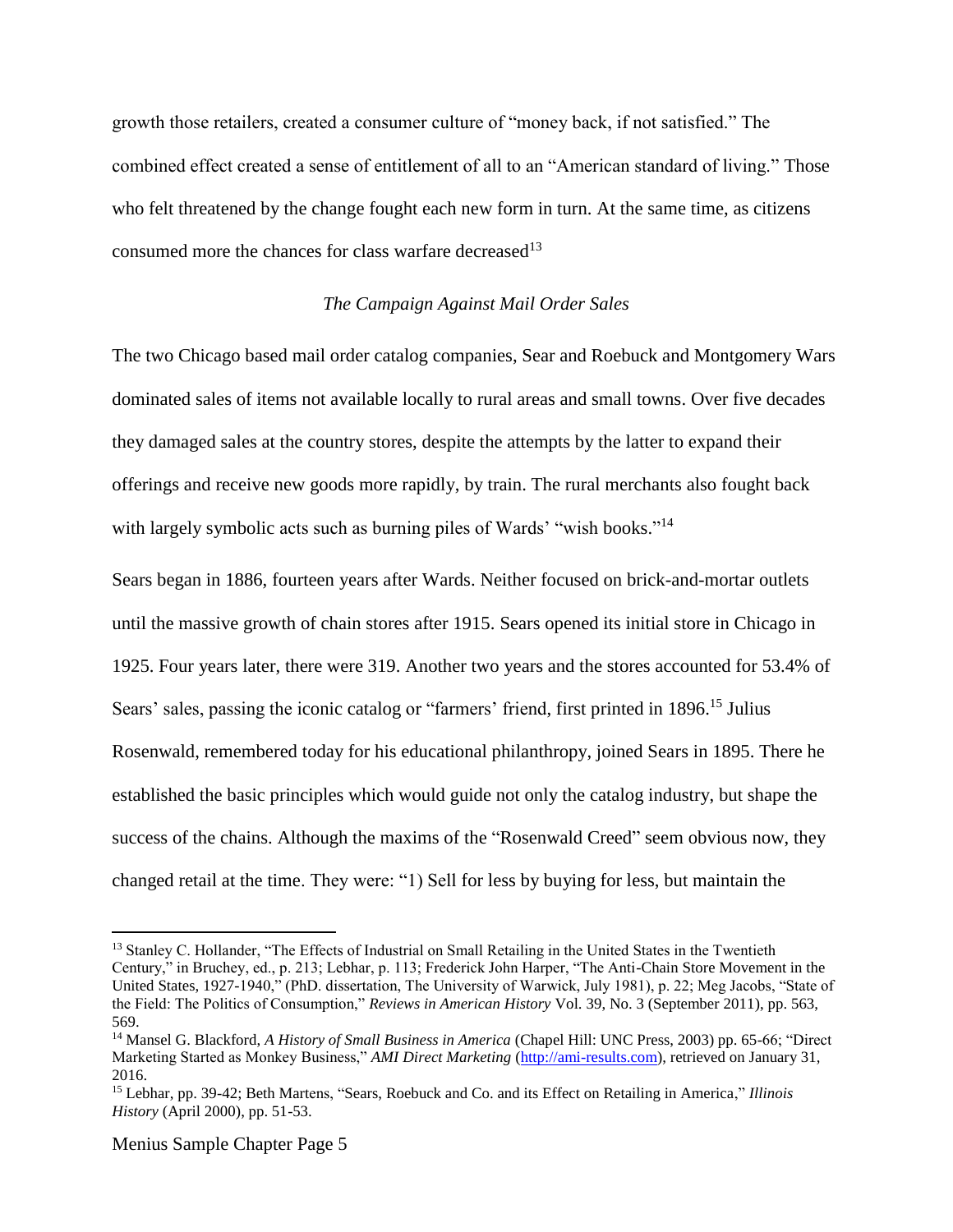quality; 2) Sell for less by cutting the cost of sales, but maintain the quality; 3) Make profit on each individual item and increase your aggregate profit by selling more items, but maintain the quality.<sup>16</sup>

Montgomery Ward entered the chain store business a year after Sears. It expanded even faster than its rival, opening 610 stores in just five years. Unfortunately, by then three-quarters of them were losing money, and Wards was operating at a deficit of \$8,700,000. Wards leadership realized the building so quickly without personnel with experience from bottom to top in operating retail stores was the problem. Wards imported experienced management and survived for several decades more.<sup>17</sup>

Ultimately, the catalog dealers could not supply everything a household needed, despite their claims to saving rural consumers from the "tyranny" the country stores. Mail order could not completely eliminate their need to exist." To protect them, Georgia and Minnesota enacted laws that taxed the new outlets of the mail order merchants at a higher rate than even the chain stores.<sup>18</sup> The agitation against them, however, presaged the opposition to the chain stores.

The realities of the mail order industry did not deter Congressman Wright Patman from inveighing against the mail-order houses as late as the mid-1930s.<sup>19</sup>

## *The Fight Against Department Stores*

Department stores and central business districts emerged in cities due to technological innovations. Mass transit made downtown accessible, while advances in construction permitted

 $16$  Lebhar, p. 40.

<sup>17</sup> Lebhar, pp. 325-326.

<sup>18</sup> Harper, p. 393.

<sup>19</sup> Harper, pp. 39, 136; Lebhar, pp. 196, 262.

Menius Sample Chapter Page 6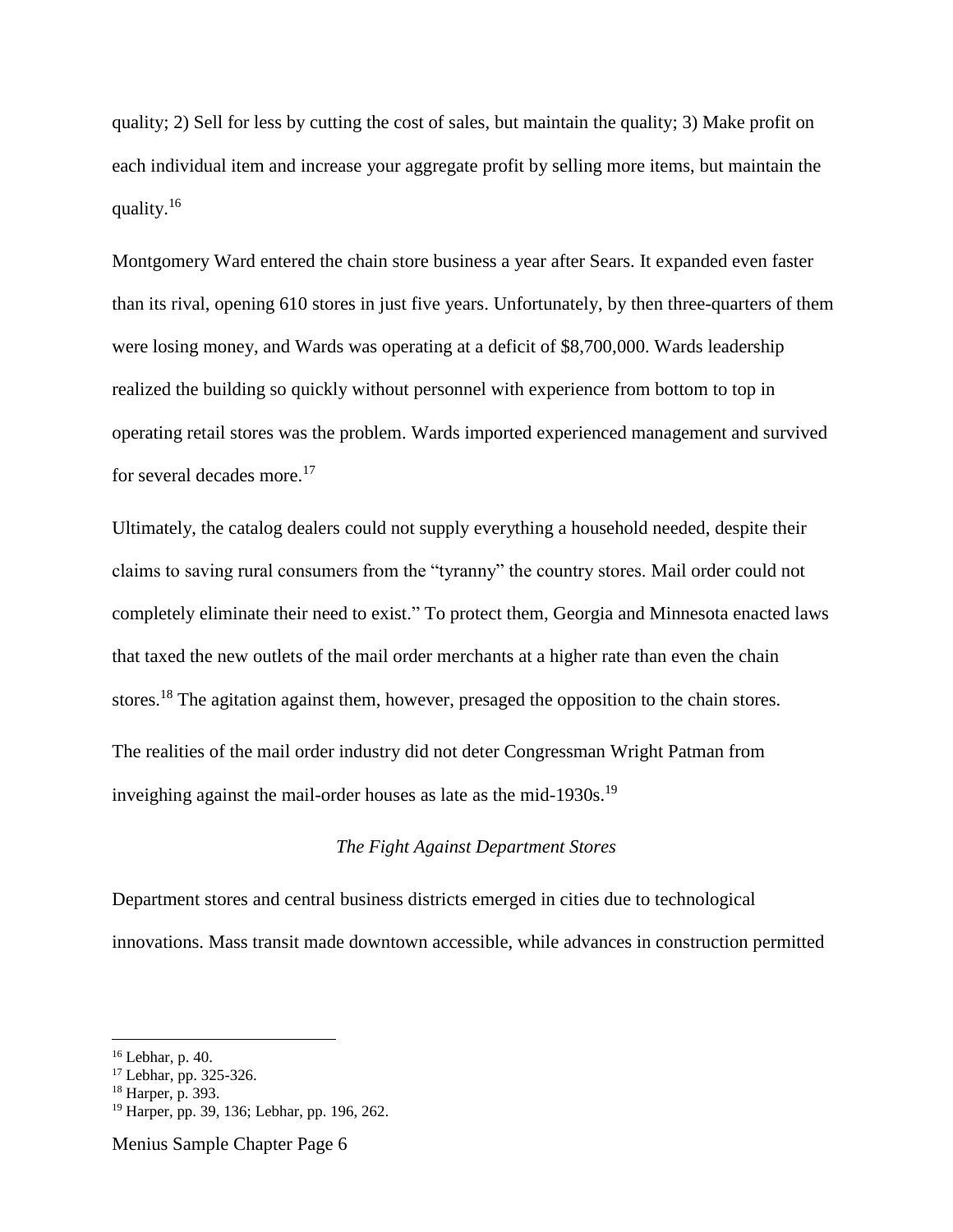larger multi-story buildings with central heating and elevators.<sup>20</sup> Opposition to innovation runs as a theme through these movements. During the last two decades of the  $19<sup>th</sup>$  century "store wars" occurred among traditional retailers, mail order houses, department stores, and the manufacturers and wholesalers caught between in the "no man's land." Trade groups formed to call for boycotts on selling to the department stores, before turning to seeking redress in municipal and state law making. This involved enacting punitive taxes, such as Maryland's \$500 per line of items sold, on the department stores. That would become the primary tool of those opposing chain stores.<sup>21</sup> In fact, the rhetoric and strategy of the 1897 and 1898 campaigns against department stores, primarily in Chicago, Minnesota, and New York, provide several similarities to those against the chains and a lesser degree 21<sup>st</sup> century buy local first. Just as with the anti-chain store movement, the department store opponents approached their efforts though political means. Unlike the chain store opponents, the resistance to department stores was an international occurrence, erupting in France, New Zealand, and especially Germany.<sup>22</sup> The March 1900 *Annual Report on the Statistics of Labor* in Massachusetts noted that, "[T]he growth of the department store and its competitive effect upon dealers who confine themselves to single lines of merchandise, have attracted attention and have led to active opposition or stimulated adverse legislation in several States."<sup>23</sup>

In Chicago, the movement included a odd mixture of small and suburban merchants, labor unions, machine politicians, and real estate agents working outside of downtown. They accused

<sup>&</sup>lt;sup>20</sup> A contemporaneous journal, *The Iron Age*, documented these advances in building technologies.

<sup>21</sup> Vicki Howard, *From Main Street to the Mall: The Rise and Fall of the American Department Store* (Philadelphia: University of Pennsylvania Press, 2015), pp. 31-34.

<sup>22</sup> Paul Lerner, *The Consuming Temple: Jews, Department Stores, and the Consumer Revolution in Germany, 1880- 1940* (Ithaca: Cornell University Press, 2015), p. 32.

<sup>23</sup> Massachusetts Department of Labor and Industries, *Annual Report on the Statistics of Labor: Volume 30* (Boston: Wright and Potter Printing, 1900), pp. 3-7.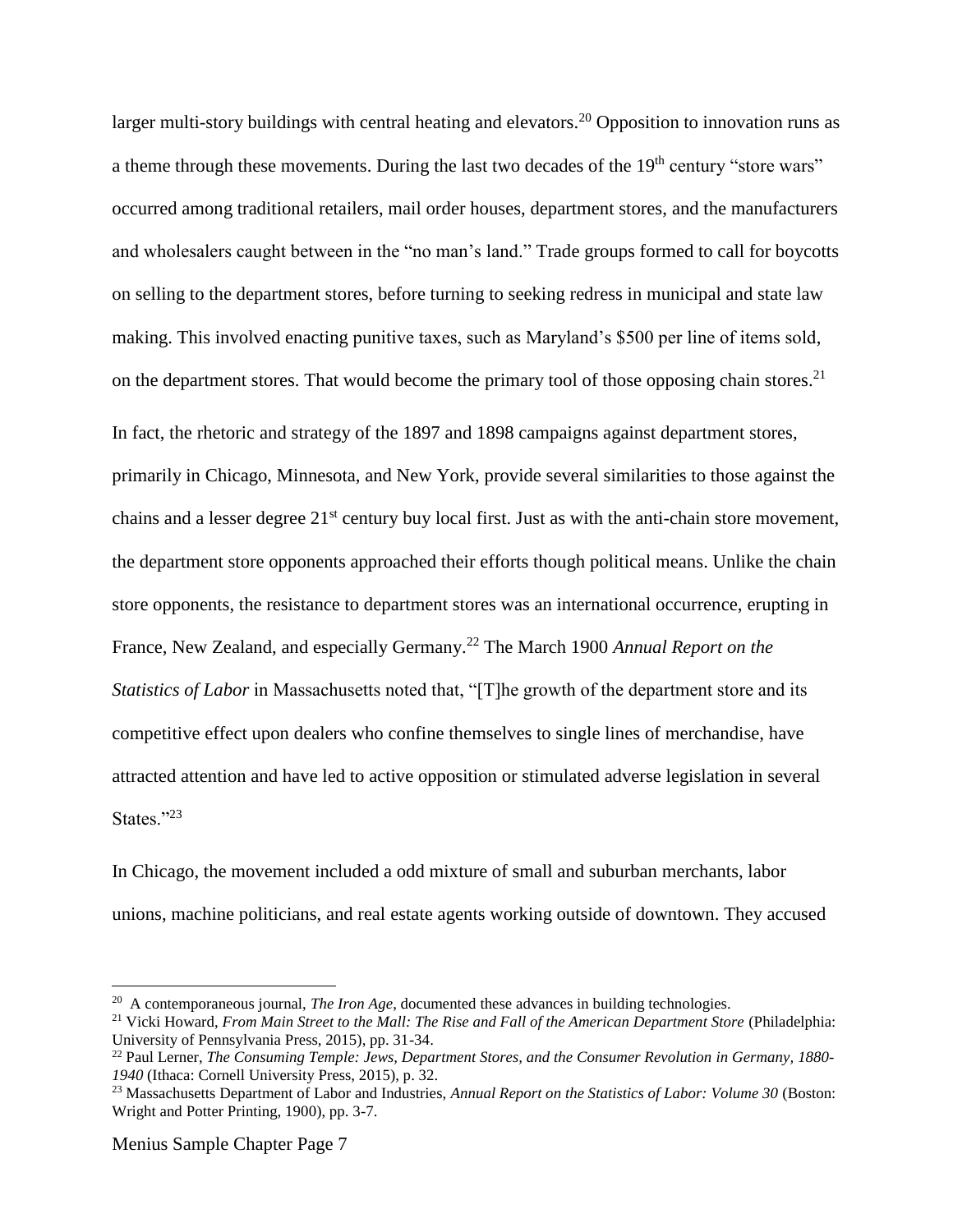the big stores of fraudulent advertising, forming a trust, and causing the failure of small businessmen during the depression of the mid-1890s. Progressive reformers partnered with the department stores on the other side. The opponents reached their apogee when the Illinois senate house passed a bill on March 24, 1897 against the department stores. The bill failed in the house due to opposition by the public and rural legislators who feared the proposed legislation would harm general stores in the country. With that the Chicago effort lost momentum after these setbacks and a lack of widespread movement and grassroots support.<sup>24</sup>

Nonetheless the Chicago independents announced a new strategy that both looked back at the Farmers Alliance and forward to the industry cooperatives formed in face of the chain stores. *The Day* of New London, Connecticut opined in April 1898 that:

Out in Chicago, where the opposition to department stores by small dealers was very bitter and the war for their extermination was waged with great spirit, a new plan of campaign has been formed. After exhausting all their legal ammunition without avail, the smaller retail dealers have concluded to pool their issues and make prices lower than those that rule in the department stores…. The chances for success in such an arrangement are not encouraging; such combinations seldom prosper and rarely hold together, for the lack of unity of interest…. The department store is no more than the railroad combine and the combine in all sorts of business which is a feature of the age. It results generally to the benefit of the consumer, though baring hard on small dealers.<sup>25</sup>

The attacks on department stores, however, dissipated by 1900. Limited to cities and large towns, they lacked the footprint to concern most Americans, despite efforts to recruit supporters from out in the country.<sup>26</sup> The downtown department stores would peak in the 1920s, beginning a long, gradual descent as the middle class relocated to the suburbs. Sadly, the innovative retail

<sup>24</sup> Joel A. Tarr, "The Chicago Anti-Department Store Crusade of 1897: A Case Study in Urban Commercial Development," *Journal of the Illinois State Historical Society* 64-2 (summer 1971) pp. 161-172. <sup>25</sup> "Opposition to Department Stores," *The Day* (April 5, 1898), p. 4

<sup>&</sup>lt;sup>26</sup> Vicki Howard, ""The Biggest Small-Town Store in America": Independent Retailers and the Rise of Consumer Culture," *Enterprise and Society: The International Journal of Business History* (September 2008), p. 458.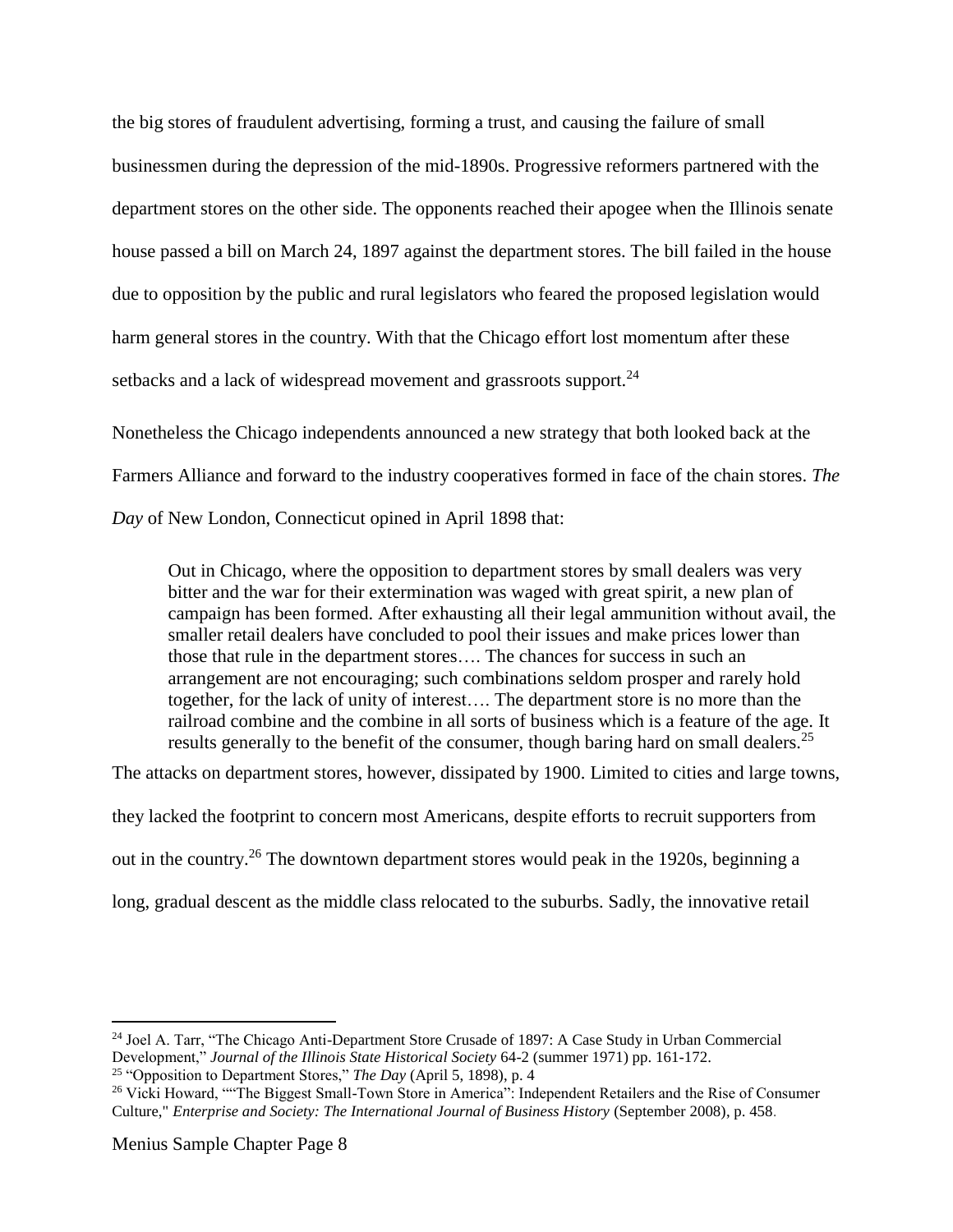concepts already working for the chain stores would have provided a model for addressing those circumstances. 27

## *The Election of 1912*

Historian Robert A. Kraig described the 1912 presidential campaign as one of the most significant in the history of the republic. He views 1912 as a time where the public wanted real change feeling that during post-Civil War industrial age the country had gone astray. What had gone wrong was blamed on the industrial revolution, modern cities, bankers, and unscrupulous and aggressive big business. Former Republican President Theodore Roosevelt and Democrat Woodrow Wilson, a university administrator who was serving as governor of New Jersey, provided two visions of what the progressive change could be, of what America could be. Despite the arguments during policy debates, the 1912 election determined not whether the country would move from a federal republic to a more centralized state, but how it would so.  $^{28}$ As such the candidates debated the political side of the economic issues central to the concerns of the populists and those fighting innovations in retail.

Wilson correctly read the conservatism of many voters. Additionally, he sought to create a fusion of progressives and the Democratic base of the time, which included an overwhelming number of southerners – as was Wilson. Thus he couched his vision in Jeffersonian principles while making it clear to listeners and newspaper readers that he knew what created anxiety in the man (this is eight years before women got the vote) on the street. He told them that people had lost control over their government and civil society because their vital energy had been suppressed. Wilson promised to "restore" things to how they should be. Wilson carefully implied that the

<sup>27</sup> Hollander, pp. 213-214; Harper, p. 39.

<sup>28</sup> Robert Alexander Kraig, "The Election of 1912 and the Rhetorical Foundation of the Liberal State," *Rhetoric and Public Affairs* v. 3 n. 3 (Fall 2000), pp. 365-366.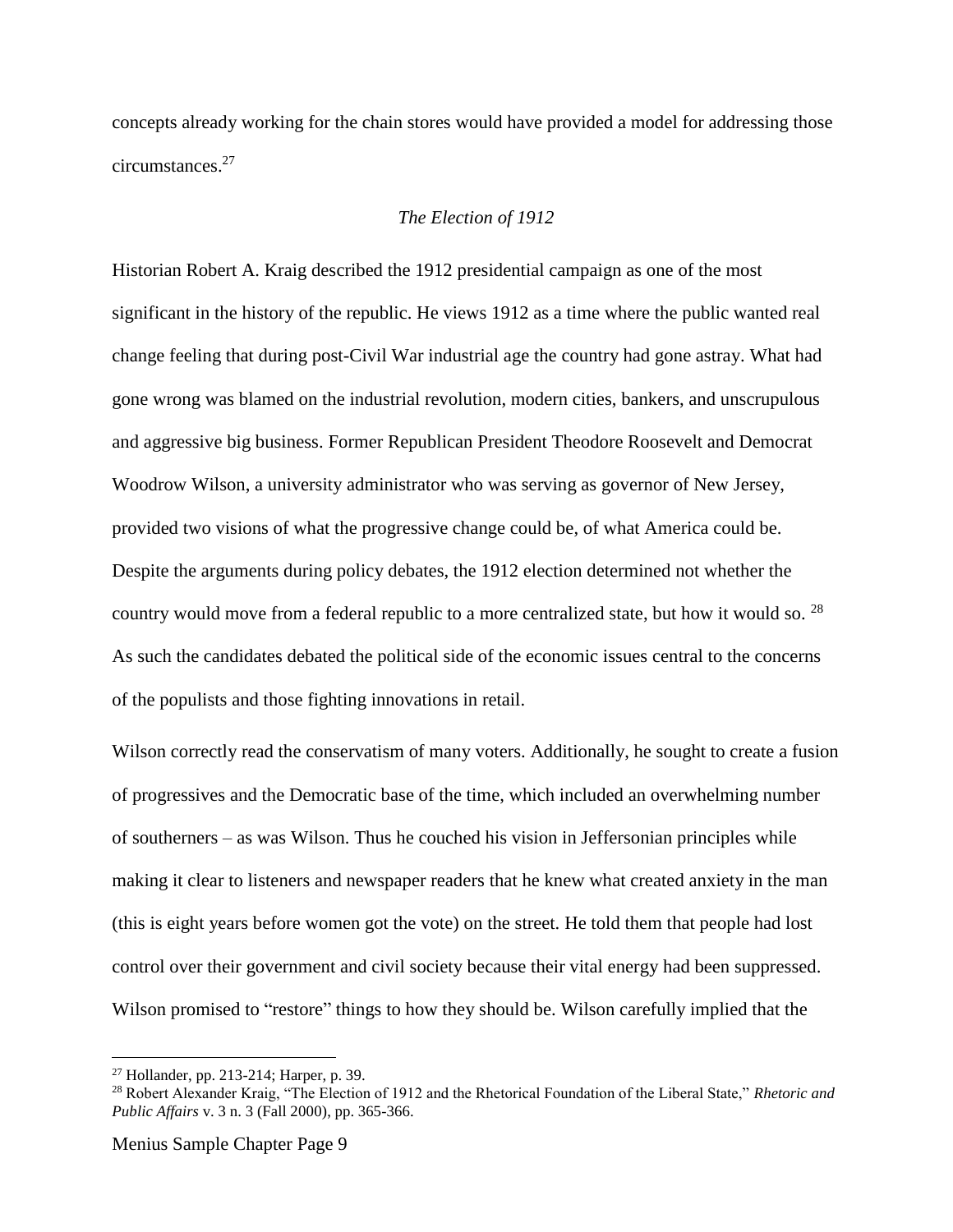choice was between rule by monopolies or rule by elected government. In this way, he presented his vision as romantic and nostalgic, a restorative revolution.<sup>29</sup>

Roosevelt spoke in far more revolutionary terms knowing that America could not return to a Jeffersonian past. While Wilson's speeches appealed to most of those who attacked mail order, department store, and chain retailers, Roosevelt's solution was to accept the modern world and reshape modern industry and governance to serve the common good. He offered a nationalism that championed the concept of good for all. He espoused a civil society based in economic justice that allowed all Americans to contribute. The vehicle for getting there was a balanced government that avoided extremes and took a long term view rather than political expediency. This could only be achieved, Roosevelt argued, through unprecedented government intervention in business.<sup>30</sup>

Policy towards the trusts came to be a significant point of debate between the two candidates leaving the rotund incumbent William Howard Taft on the sidelines without a chance to win reelection. Wilson espoused a limited government, Roosevelt countered that his opponent expressed an archaic philosophy unfit for the modern industrial age. The "Trust Buster" directly challenged his Democratic opponent on monopolies saying that Wilson's approach would allow the industrialists to enslave the citizenry.

His big government solution, however, did not resonate with enough of those involved in struggles against modernity. Wilson grabbed the initiative by positing that Roosevelt's ideas would serve the interests of U.S. Steel rather than the average citizen and proposed a "regulated competition of a sort that will put the weak upon an equality with the strong."

<sup>29</sup> Kraig, pp. 368-378.

<sup>30</sup> Kraig, pp. 378-379/

Menius Sample Chapter Page 10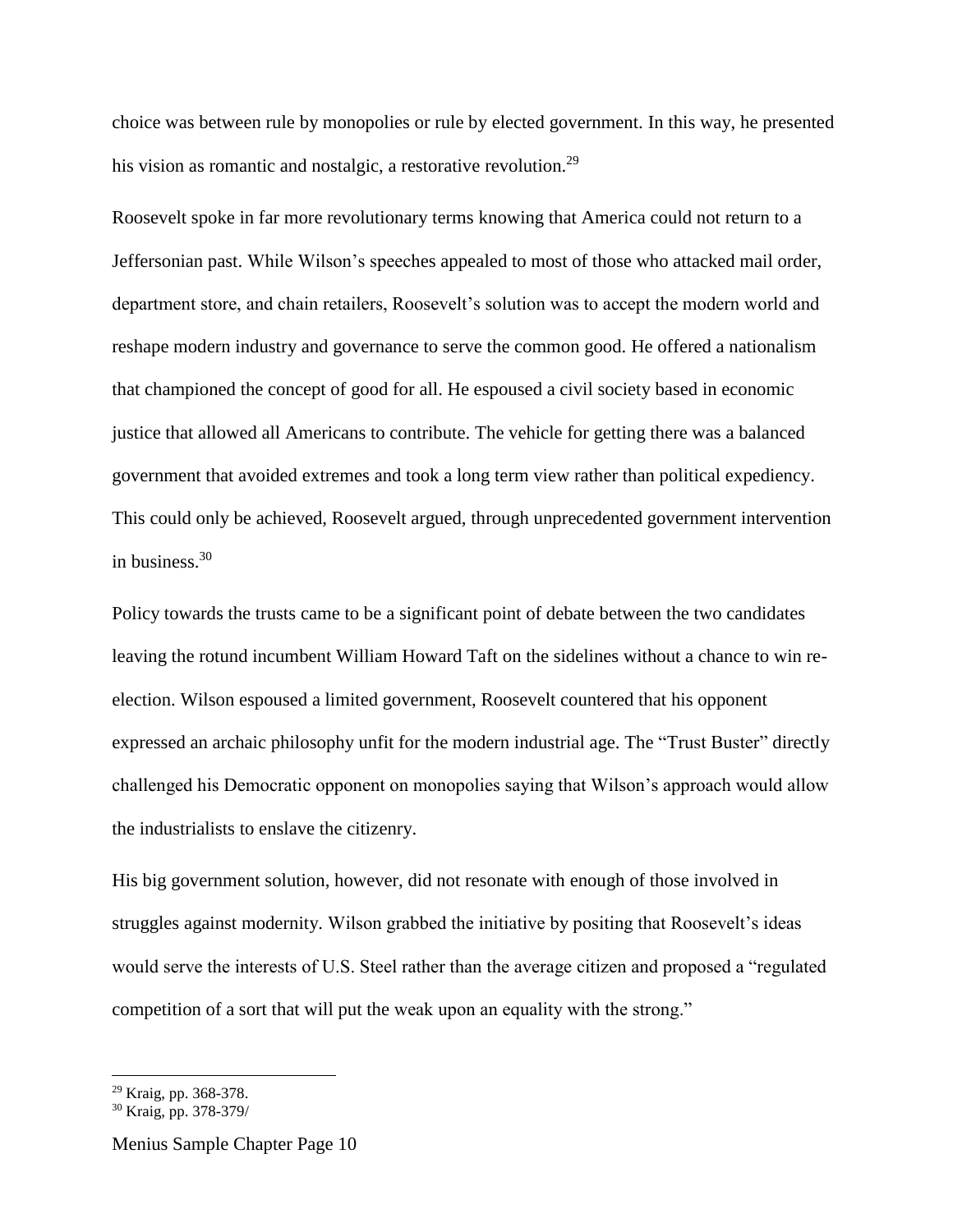Wilson's less than straightforwardly presented himself as the progressive who would advance toward a nostalgic American past before the monopolies ruined everything. Wilson turned being the only candidate who had never been president and into an advantage. He offered a blank slate that appeared to resonate better with those opposed to mail order houses and department stores, and the chain store movement. 31

#### *The Early Days of Agitation Against Chain Stores*

By 1900, small business people nationwide began to grow wary of the chains. The existing chains expanded, while aggressive newcomers, such as United Cigar Stores in 1901, entered the field. Only ten chains existed in 1890, twenty-five years later, 515 were in business just as the onslaught began.<sup>32</sup> Both the new and established chain retailers pursued innovation and developed new business models. Those included cash and carry rather than credit and delivery, attractive displays, and low prices for lesser products to draw in customers for the profitable best. These developments gradually made the chains appear to independent merchants as even more threatening than the mail order houses, department stores, or trusts. The opposition to them had begun in the drugstore business back in 1882. Unlike the catalogs and department stores, the opposing retailers observed that chains were more intense, ubiquitous, and seemingly irresistible The concerns then, however, focused on price cutting rather than the chain form of organization. 33

<sup>&</sup>lt;sup>31</sup> Sean Cashnan, *America in the Age of Titans: The Progressive Era and World War I* (New York: NYU Press, 1988), pp. 118, 126-130; David A. Crockett, *Running Against the Grain: How Opposition Candidates Win the White*  House (College Station: Texas A&M Press, 2009), pp. 74-75; Kraig, pp. 380-381, 386-387. Kraig argues that Wilson's rhetoric formed the basis for modern suspicion of government. Once in office, Wilson did little to advance the social issues which had attracted voters to him. instead of Roosevelt. His first term saw the passage of the income tax passed, the seriously weakened Clayton anti-trust Act, and appointing mostly pro-business members to the Federal Trade Commission once created in 1915.

 $32$  Bickford, p. 65.

 $33$  Lebhar, pp. 99 – 103; Howard, p. 31; Harper, p. 39.

Menius Sample Chapter Page 11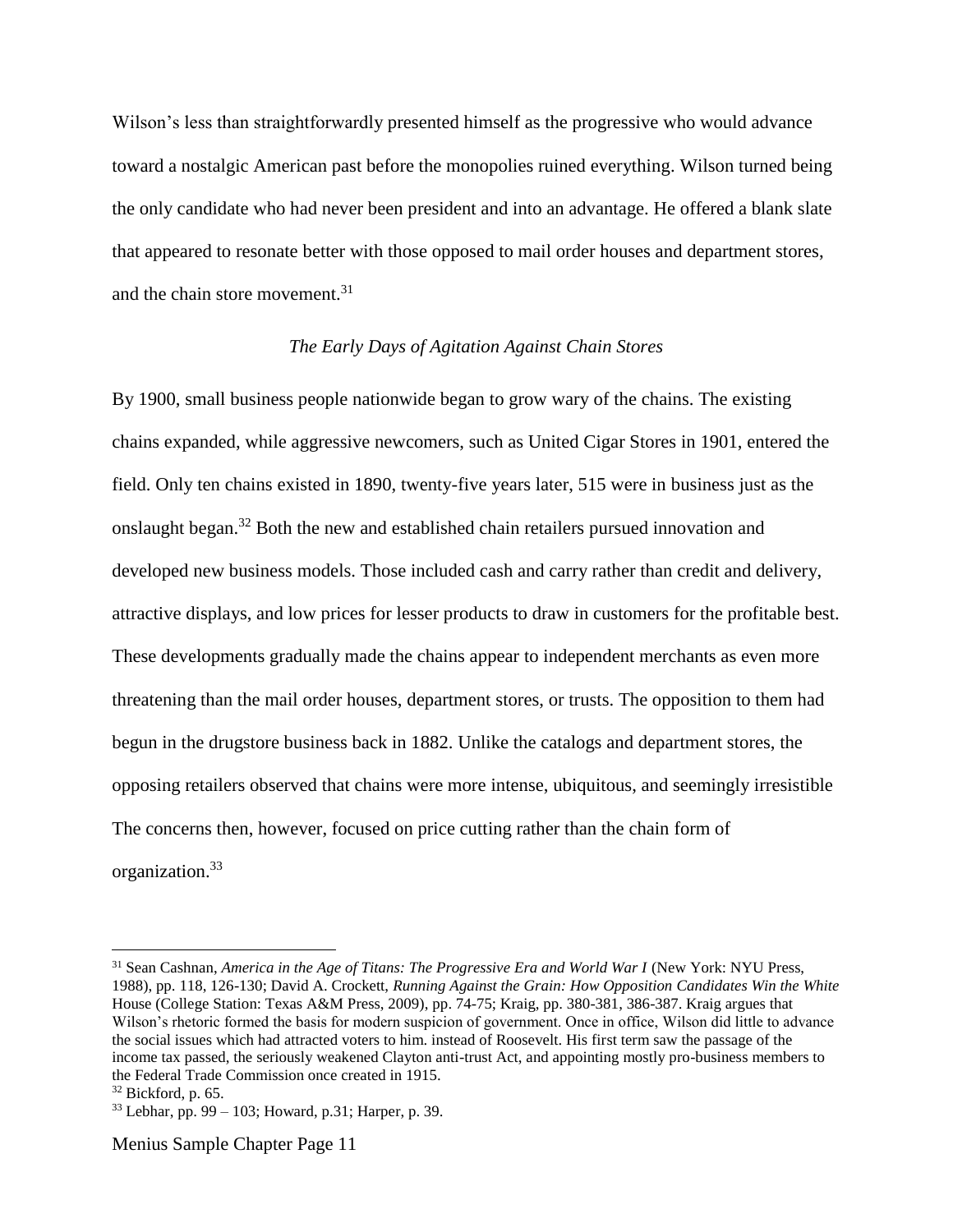The press took notice. As early as 1903, an article, which also blamed the meat trust, in the

*Brooklyn Daily Eagle* reported that:

In the last two or three years combinations in the grocery line have caused considerable anxiety among the smaller dealers. Aside from the usual competition in trade, chain stores have made their appearance. Among the wholesalers 'price fixing' is said to prevail…. In certain states wholesale grocers are beginning to show a tendency to forestall competition by organizing under the corporate form, which is allowed by law, in this way getting all the benefits of a trust.<sup>34</sup>

A couple of years later socialist writer John C. Kennedy contributed an article, "What is

Socialism," to the *New York Worker*. Kennedy's essay, reprinted in many newspapers, included a

Marxist critique of chain stores that begins to show the odd bedfellows that would comprise the

anti-chain movement:

Socialism points out the constant tendency of in modern capitalistic industry toward organization and centralization…. The department stores and the "chain" stores such as those of the United Cigar Stores Company, the Regal, Douglas, and Waldorf shoe companies, on the one hand, and the mail order houses such as Montgomery Ward & Co., Sears Roebuck  $& Co.,$  on the other, are rapidly driving the small independent dealers to the wall. $35$ 

This would not be the last socialist tract against the chains. A number of papers during April

1910 a reprint of an article from *Success Magazine* by one Charles Edward Russell directly

asking the question "Will Public Ownership be the Next Evolution of all Business?" Russell had

gained note from his 1905 writings against the meat trust and would help found the NAACP four

years later. Here Russell argued that:

Trusts have sounded the death knell for small merchant and manufacturers…. [D]own to the butcher shops and restaurants in large and small cities…. Is it not true that the next inevitable stage of business will be business conducted for the communal profit instead of conducted for the profit of Mr. Morgan and the Standard Oil Company?<sup>36</sup>

<sup>34</sup> Frederick Boyd Stevenson, "What Causes High Prices," Brooklyn *Daily Eagle* (November 8, 1903) p. 1

<sup>35</sup> John C. Kennedy, "What is Socialism," Helena *Montana News* (November 1, 1905) p. 1

<sup>36</sup> Charles Edward Russell, "Will Public Ownership be the Next Evolution of all Business?" The Wichita Beacon (April 20, 1910) p.12; John Simkin, "Charles Edward Russell," www,sparticus-educational.com (September 1997); see also Charles Edward Russell, *The Greatest Trust in the World* (New York: The Ridgway-Thayer Company, 1905).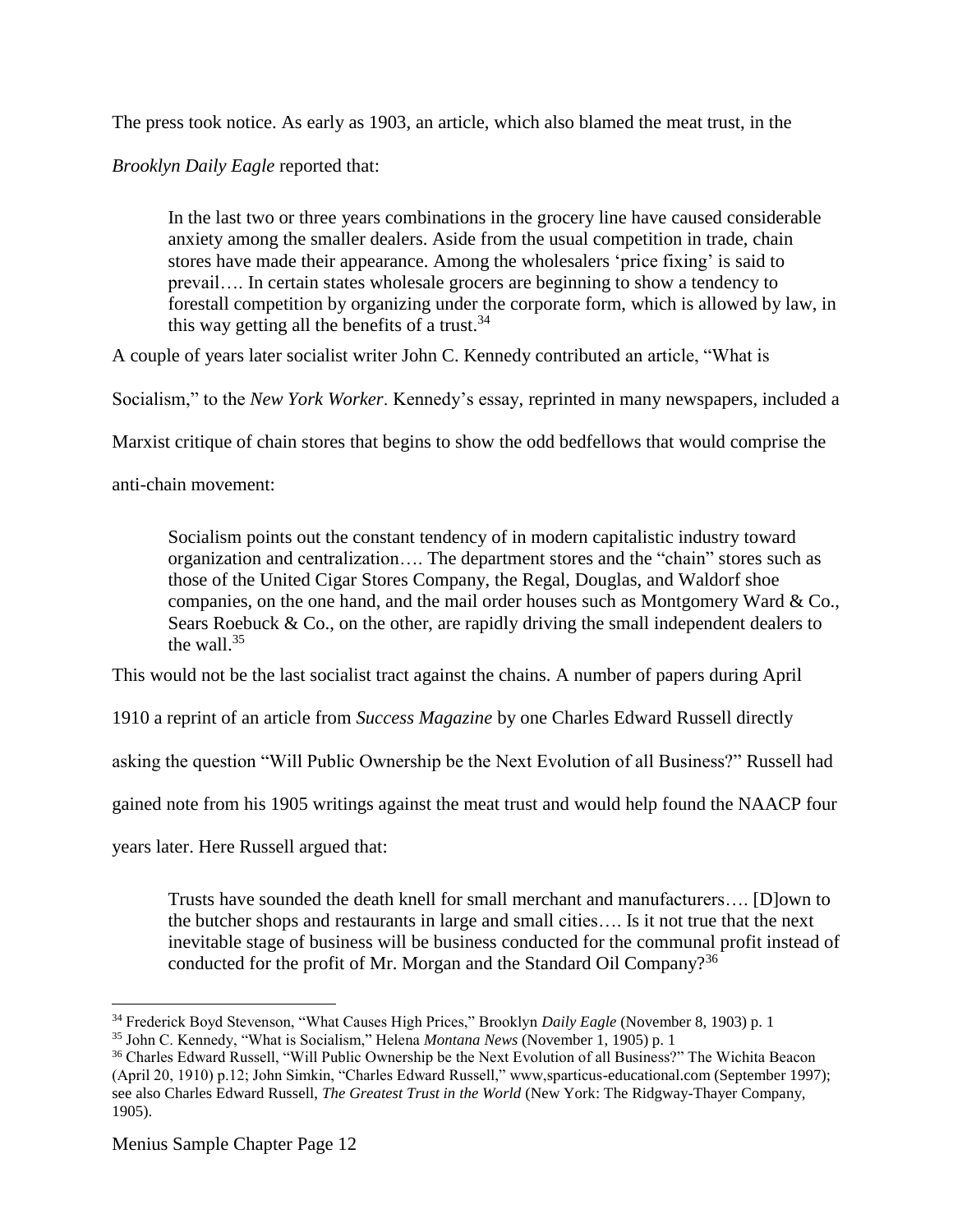In 1907 a report on the Chicago convention of the National Wholesale Grocers' Association demonstrated the continued evolution of anti-chain activism. It also suggested that wholesalers were starting to feel the effects of the chains ability to control price and develop house brands. The article quoted a New York delegate named Ellis Howland, "As for retail, the association is opposed diametrically to chain stores as a policy."<sup>37</sup>

Three months later in Salt Lake City, John Green, secretary of the Utah Butchers and Grocers

Association, railed flamboyantly against both mail order houses and chain stores:

The secretary, his voice husky with emotion and tears evidently very near the surface, regretted – regretted deeply – that any Salt Laker should so far forget himself and as to send to an eastern city for the catalogue of a mail order house, and the fact that such doings have been given publicity in the prints here, he declared, was absolutely beyond his comprehension.

The operation of chain stores in Utah and other states came in the criticism. Mr. Green declaring that with the chain stores flourishing and the parcel post mail law passed, a few big eastern wholesalers and catalogue house men could absolutely control the retail commerce of this country. The parcel post bill now before congress was bitterly attacked by the secretary.<sup>38</sup>

Nashville's *The Tennessean* noted in 1909 that St. Louis, "previously immune from chain

stores... is threatened with an invasion of the chain variety."<sup>39</sup>

1910 appears to be the year in which anti-chain store journalism "went viral." Early that year,

several newspapers published a short piece with the title "Do Trading at Home." Attributed to

the *Cleveland Leader*, it addressed customers who traded in the cities rather than keeping their

shopping local. "The local trader is entitled to the support of the neighborhood served." The

<sup>37</sup> "'What to Eat' Sees a Big Grocer Combine," *Indianapolis News* (June 27, 1907) p. 9

<sup>38</sup> "Shifting Blame One to Another," *The Salt Lake City Herald* (September 6, 1907), p. 10

<sup>39</sup> "Nashville Merchant Showing St. Louis," *The Tennessean* (October 12, 1909), p. 9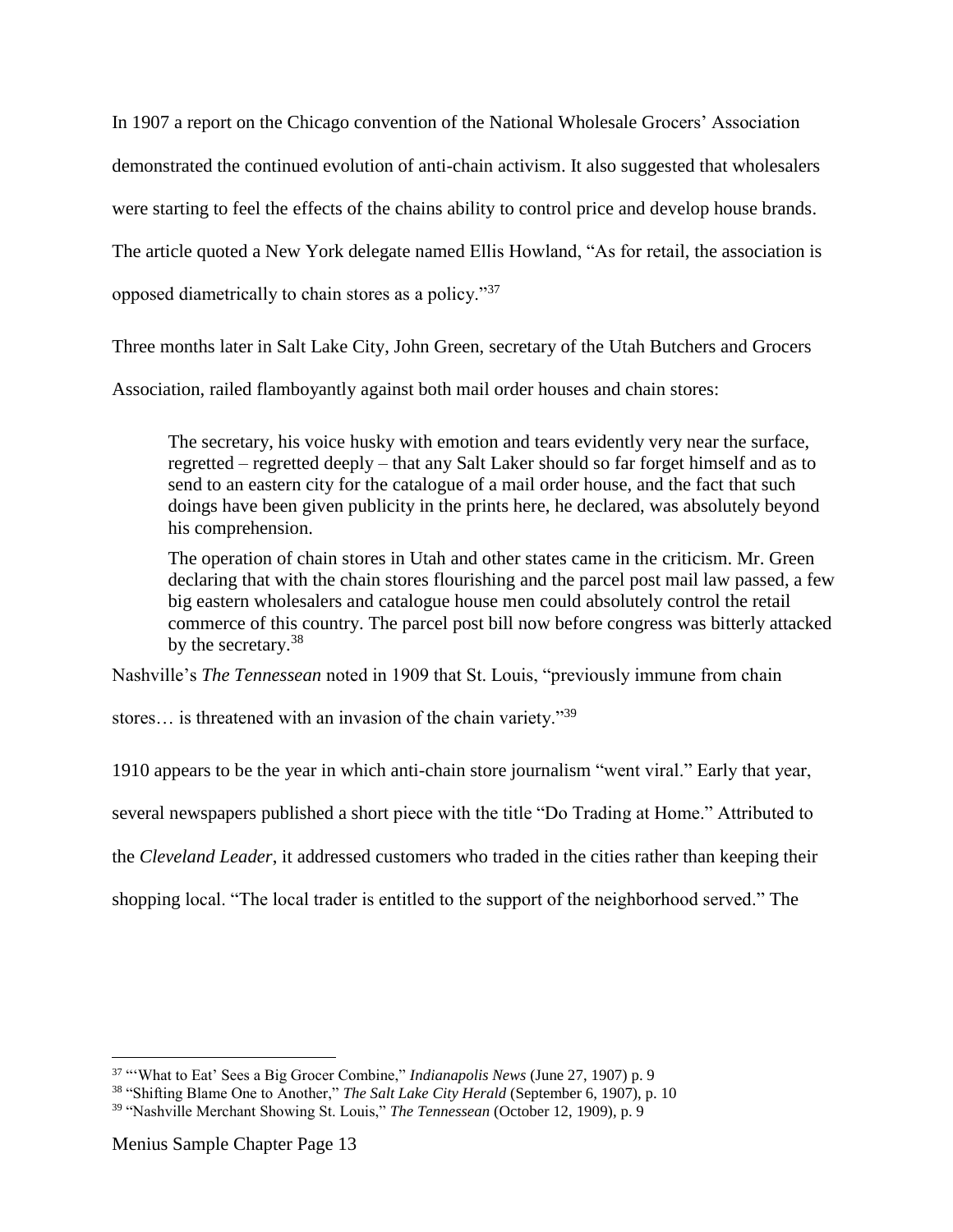*Chicago Tribune* feared a dual threat in grocery chains owned by men directly involved with

Standard Oil.<sup>40</sup>

Several newspapers ran a piece in 1910 which complained that the chains were:

Able to purchase stock by the carload at big discounts, have compelled the independent grocer to exercise his ingenuity to the upmost to keep his head above water. The department stores, chain stores and mail order stores advertise their "specials" and "bargains" with the main idea of drawing you away from "your" grocer when you have some spare cash… and marvel that the "your" grocer charges so much for the same thing. $41$ 

Another widely printed story that fall blamed cheating on weights and measures by the

independents on the price pressures exerted by the chain stores. The year closed with numerous

papers reporting on a mail fraud case in Philadelphia concerning stock sales for "The Chain

Store Syndicate." The *Los Angeles Herald* noted an effort in New York to form a syndicate

called "American Drug Stores" "devoted to fighting cut rate stores all over the country." An

official stated that their strategy would be buying out chain stores.<sup>42</sup>

From then on negative articles about chain stores appeared more and more regularly in the press, often overemphasizing their shortcomings. For example, a widely circulated story appearedwith the headline "Retail Grocers Charged with Effort to Control Food Price: California Case Also Involves Three Chain Stores." Those reading the body of the story, however, learned that the thirty-four indictments included fourteen voluntary grocer associations, seventeen individuals,

<sup>40</sup> "Do Trading at Home," *Roseburg (OR) Review* (January 5, 1910), p. 4; "Grocers in Fear of Standard Oil," *Chicago Tribune* (March 22, 1910), p. 5.

<sup>41</sup> "Difficulties of the Small Grocer," *Gettysburg Compiler* (May 4, 1910), p. 2.

<sup>42</sup> "Where the Consumer Loses," Leavenworth [KS] *Times* (September 6, 1910), p. 4; "More Arrests for Fraud," Carbondale (IL) *Daily Free Press* (December 17, 2010), p. 1; "\$25,000,000 for Big Drug Fight," *Los Angeles Herald* (March 23, 1910), p. 1.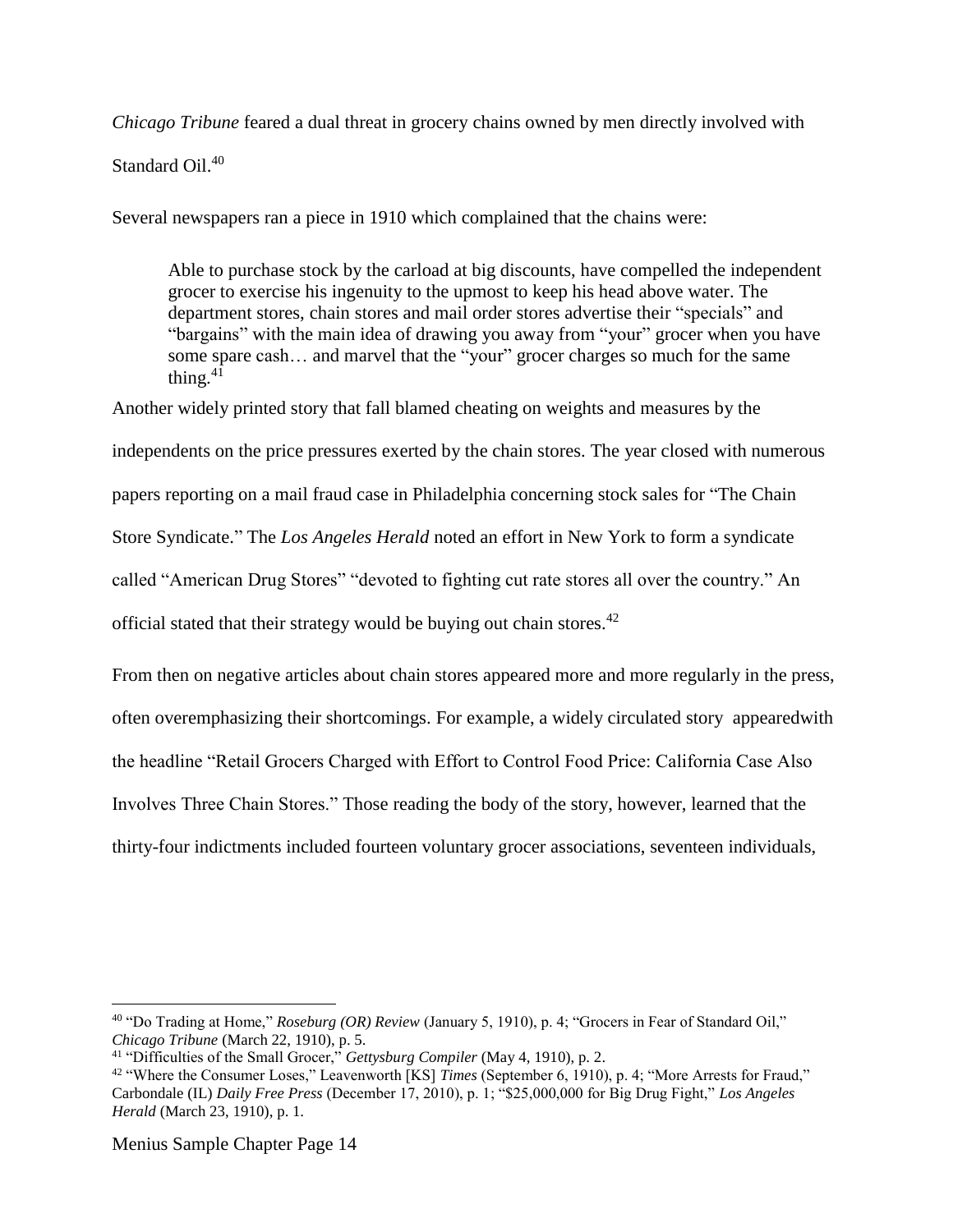and but three chains, Safeway, Hagstrom's, and Purity, that operated only 700 stores, less than 12% of the 6,000 involved. 43

April 1912 brought an investigation in New York of the high cost of living. The hearing by the State Food Commission provided a venue for independent retailers to vent. A veteran West 46<sup>th</sup> Street grocer requested strict laws against deceptive advertising. He blamed the chains for shaving his margins so closely that his net income in 1911 was \$16 on a gross of \$25,000. He alleged that "the chain stores cut quality and quantity. About two years ago we were selling a pound packages of raisins for 12 cents, when the chain stores advertised 'package raisins for 10 cents.' Their packages contained 12 ounces."<sup>44</sup>

The same year also brought an editorial called "A Word to Retailers" which used many of the themes that characterized both the Anti-Chain Store and our contemporary Buy Local First movements:

The development of the systems of the chain stores and the tendency of the public to buy at the largest displays, is rapidly destroying the patronage of the small, independent dealers…. They are not now going into towns of less than twenty thousand for they are richer fields than the smaller towns, but when they have these systematized and controlled they will establish department stores in the towns of five thousand, then two thousand…

Isn't it now being done to the independent dealers in the greater cities? Do not the miles of vacant retail rooms in the cities tell the doleful tale of blighted careers?... Anyway [sic]you look at it, the future is not rosy for the fast disappearing middle class. They are surely being driven out as was the smaller factories.... Get wise before it is too late.<sup>45</sup>

About the same time the *Pittsburgh Post-Gazette* printed a substantial piece examining price

differences for groceries in different parts of their city. Here, too, the chains drew blame.

<sup>&</sup>lt;sup>43</sup> "Retail Grocers Charged with Effort to Control Food Price: California Case Also Involves Three Chain Stores," *Corpus Christi Caller-Times* (March 7, 1912), p. 11.

<sup>44</sup> "Public Too Finicky to get Cheap Food," *New York Times* (April 13, 1912) p. 22. The headline refers to butchers' complaints that no one bought cheap cuts of meat anymore.

<sup>45</sup> "A Word to Retailers," Girard (KS) *Appeal to Reason* (March 2, 1912), p. 4.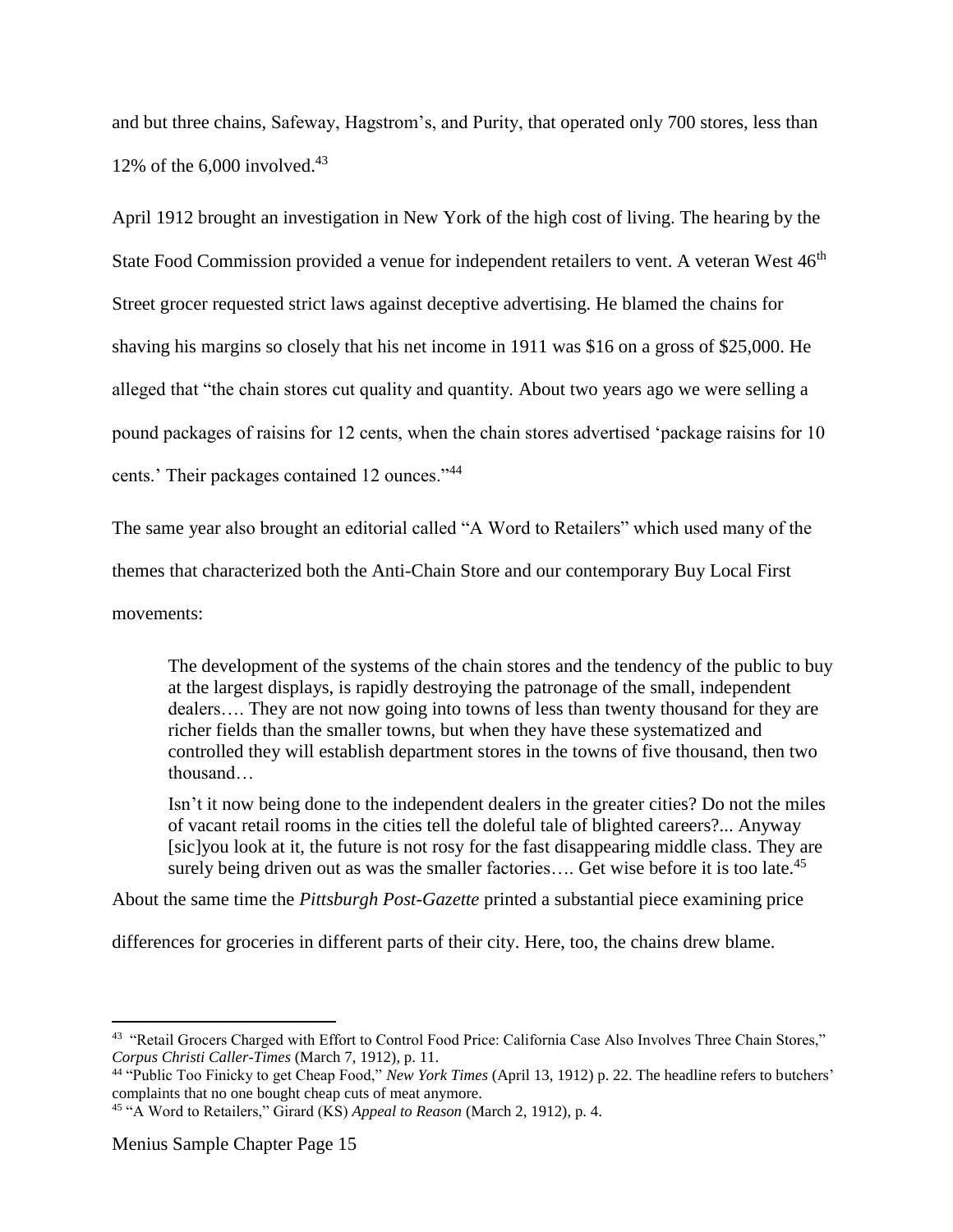The chain store gives trading stamps yet undersells the other two stores. When the other stores sell canned goods at 10 cents straight and declare they cannot sell for less even in quantities, the chain store sells them three for a quarter. So it is with the other staples, especially in package goods. The secret of the underselling by the chain stores seems to lie in their ability to buy and sell in large quantities.<sup>46</sup>

Before too long advertisers warned of chain stores being "portentous to advertisers." One argued that besides consolidation reducing the number of advertisers, the chains would not need to advertise but use low prices, circulars, and advertising by brands to attract consumers.<sup>47</sup>

Not every newspaper report concerning the emergent chain stores proved negative. The *Los Angeles Herald* used the middle three columns of the front page of a 1906 issue to trumpet plans for a fifty store chain on the west coast. An official stated that their strategy will be to buy out chain stores. What today might be called an "advertorial" in the Pittston (PA) *Gazette* for a six store chain called Frank & Barber asserted that their drug stores "are the logical result of modern business ideas. The trend of these ideas is toward chain stores. The stores that give better and more efficient service."<sup>48</sup> Note the apparent effort to counter the better service argument used by those in favor of the independents.

By 1922 the National Association of Retail Grocers realized that their efforts to force wholesalers and jobbers not to do business with the chains had failed due to the sheer size and economic power of the chain stores. This led to discussion about seeking legislative remedies. The first idea was to limit legally the number of chain outlets in any municipality. Soon the concept of punitive taxation became a second approach.<sup>49</sup> Later chapters will explore efforts to pass such laws at all levels of government.

<sup>46</sup> "New Light on Cost of Living," *Pittsburgh Post-Gazette* (April 7, 1912) p. 41.

<sup>47</sup> Lebhar, pp. 106-107

<sup>48</sup> "We're in Pittston Because we Believe in Pittston," Pittston (PA) *Gazette* (December 14, 1910), p. 3; "Pacific Syndicate Stores Company will open Chain of Fifty Stores, *Los Angeles Herald* (September 23, 1906), p. 1.  $49$  Lebhar, pp. 112-114.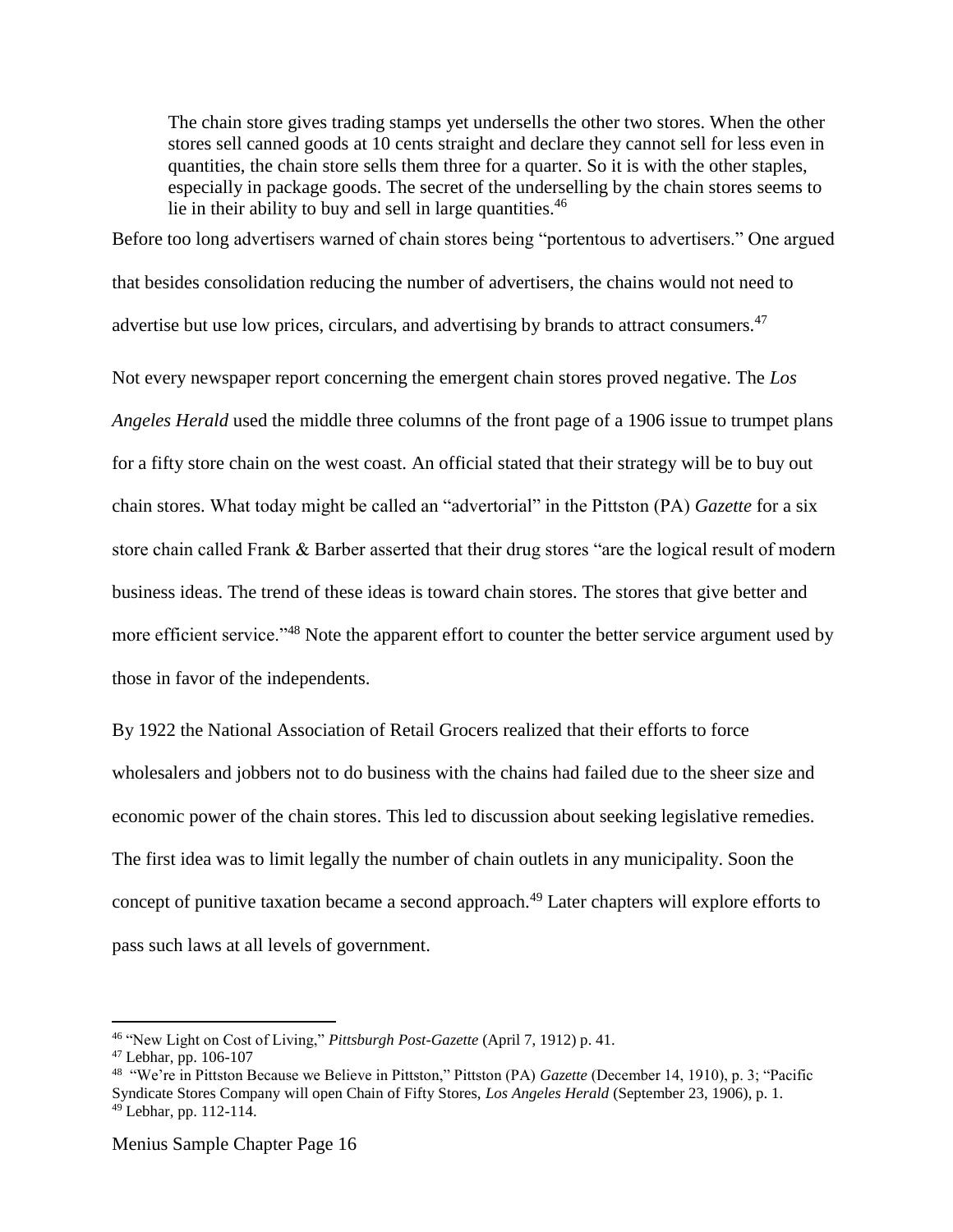The initial legislative battle over chain stores took place in 1923 when Missouri retail merchants took their fight to the legislature. Following several months of a propaganda campaign, their representative, St. Louis attorney Edward W. Foristel, lobbied for a Chain Store Bill. On February 5, Senator William Irwin entered a bill limiting ownership in the state by any person or corporation to ten stores, while also taxing the first store \$500 and increasing by \$500 increments so that a chain with the maximum would face \$27,500 in taxes. A week later the Senate Ways and Means Committee reported out the bill favorably, over Irwin's objections that the other side had not been heard nor had the committee members read the bill. The *St. Louis Post-Dispatch* reporter in Jefferson City wrote that, the bill was "designed to drive out of business in Missouri all chain stores."<sup>50</sup>

At the same time the paper screamed with front page headlines that a chain capitalized at \$175,000 in 1920 had opened only three stores while its cash had dwindled to \$784.<sup>51</sup> The tide quickly changed, however. On February 17, a *Post-Dispatch* editorial doubted the constitutionality of the bill and concluded with "the State Legislature should not be drafted to fight the battles of private business."<sup>52</sup> Two days later a Letter to the Editor from "An Average Citizen" claimed that "the chain grocery stores in St. Louis do more to holding down the price of groceries in St. Louis than all other factors put together. Another from "M. B." praised the lower prices for the same quality at the "so-called chain stores" and asked the newspaper to oppose the chain store bill." 53

Menius Sample Chapter Page 17

<sup>50</sup> Lebhar, p. 115; "Bill Proposes Change in Issuing Warrants for Booze Raids," *Joplin Globe* (February 6, 1923), p.

<sup>2; &</sup>quot;Favorable Report on the 'Chain Store Bill'," *St. Louis Post-Dispatch* (February 13, 1923), p. 17.

<sup>51</sup> "\$175,000 Invested in Chain Stores; Only \$784 Left," *St. Louis Post-Dispatch* (February 13, 1923), p. 1.

<sup>52</sup> "Driving Out the Chain Stores," *St. Louis Post-Dispatch* (February 17, 1923), p. 4;

<sup>53</sup> "What the Chain Store Does," *St. Louis Post-Dispatch* (February 19, 1923), p. 14; "The Chain Store," *St. Louis Post-Dispatch* (February 22, 1923), p. 16.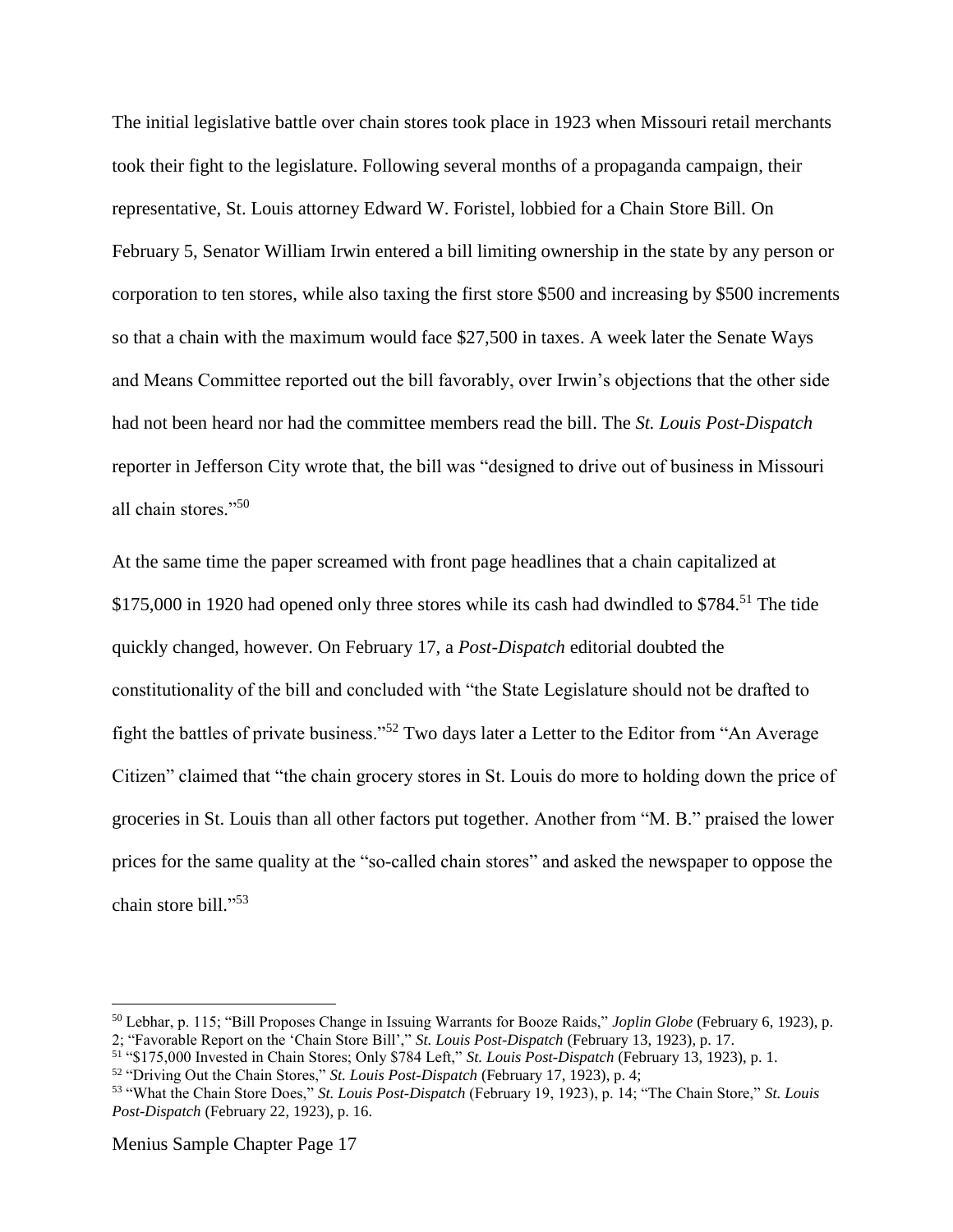On cross over to the House opposition became strong and supporters few, despite claims that 40,000 had joined the independent merchants' guild. On February 21, with opponents warning of the far reaching consequences if passed, the acting chair of the House Private Corporations Committee C.J. O'Brian abruptly adjourned its meeting in face of a certain unfavorable report by a vote of four to three. Some one hundred people desiring to testify waited until the committee convened at 10 PM only to be prevented from speaking by the adjournment.<sup>54</sup> The delay only strengthened the opposition. The next day the committee killed the bill by voting for an unfavorable report by eight to two. Ironically, Missouri would be one of twenty states never to pass a chain store law.<sup>55</sup>

The independent retailers soon made it clear in a letter circulated to Missouri newspapers that they had no intention to give up:

Did you know the chain store movement is still in its infancy?... Did you know that those chains are continually adding new stores and gradually invading every town of any size in the state? Do you realize that unless they are stopped, in a few years, these huge corporations will monopolize practically every line of retail sales? Everybody owning a single establishment sees the menace of chain stores, but how it is to be stopped is another question.<sup>56</sup>

The chain stores seemed somewhat oblivious or unconcerned about the forces gathering against them. J.C. Penney advertising in early 1923 bragged in large type about being "A Nation-Wide Organization" and "The World's Largest Chain Department Store Organization," so that "Buying for our 371 Stores Assures Lowest Prices."<sup>57</sup> Piggly-Wiggly bought full page ads for sales of stock at \$55 per share that boasted of their many stores in 41 states.<sup>58</sup>

 $\overline{a}$ 

Menius Sample Chapter Page 18

<sup>54</sup> "Chain Store Bill's Friends Absent; Vote is Prevented," *St. Louis Post-Dispatch* (February 22, 1923), p. 1; Lebhar, p. 115..

<sup>55</sup> "Chain Store Bill is Killed by House Committee Ballot," *St. Louis Post-Dispatch* (February 23, 1923), p. 1. <sup>56</sup> Moberly Evening Democrat (March 6, 1923), p. 4. Immediately below appeared an article urging people to do what is now called buy local.

<sup>57</sup> *Joplin Globe* (January 5, 1923), p. 4.

<sup>58</sup> *St. Louis Post-Dispatch* (February 20, 1923), p. 13.